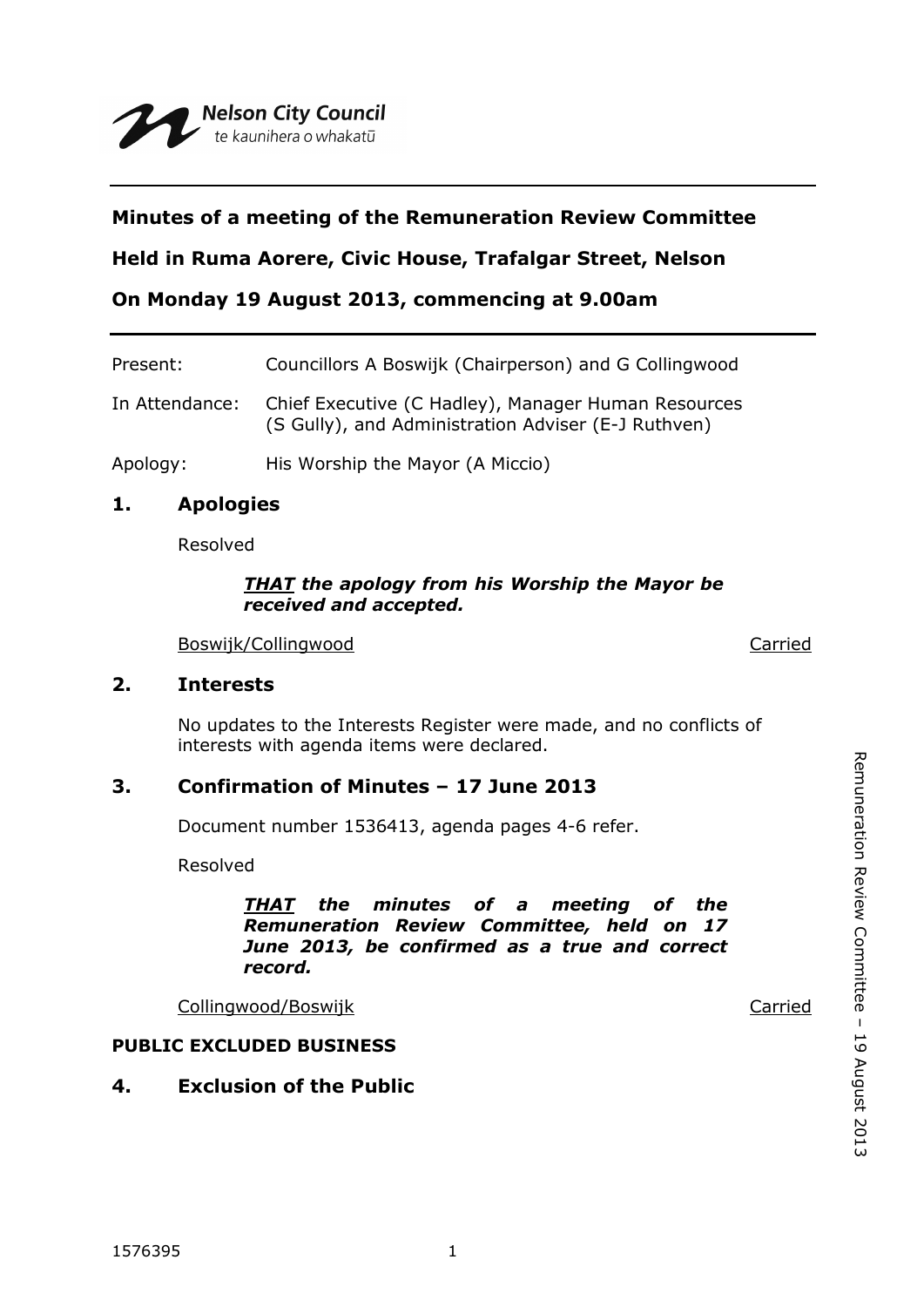#### Resolved

### *THAT the public be excluded from the following parts of the proceedings of this meeting.*

*The general subject of each matter to be considered while the public is excluded, the reason for passing this resolution in relation to each matter and the specific grounds under section 48(1) of the Local Government Official Information and Meetings Act 1987 for the passing of this resolution are as follows:*

| <b>Item</b>    | <b>General subject of each</b><br>matter to be considered                                                                                                                                                                                                             | <b>Reason for</b><br>passing this<br>resolution in<br>relation to each<br>matter                                                                                                              | <b>Particular interests</b><br>protected (where<br>applicable)                                                                                                                                              |
|----------------|-----------------------------------------------------------------------------------------------------------------------------------------------------------------------------------------------------------------------------------------------------------------------|-----------------------------------------------------------------------------------------------------------------------------------------------------------------------------------------------|-------------------------------------------------------------------------------------------------------------------------------------------------------------------------------------------------------------|
| $\mathbf{1}$   | <b>Remuneration Review</b><br><b>Committee Public</b><br>Excluded minutes - 17<br>June 2013<br>These minutes confirmed<br>the minutes of 22<br>February 2013 and also<br>contain information<br>regarding the Chief<br>Executive's proposed<br>performance agreement. | Section $48(1)(a)$<br>The public conduct<br>of this matter would<br>be likely to result in<br>disclosure of<br>information for<br>which good reason<br>exists under section<br>$\overline{7}$ | The withholding of the<br>information is<br>necessary:<br>Section $7(2)(a)$<br>$\bullet$<br>To protect the<br>privacy of natural<br>persons<br>Section 7(2)(i)<br>$\bullet$<br>To carry out<br>negotiations |
| $\overline{2}$ | <b>Chief Executive</b><br>Performance Review to 30<br><b>June 2013</b><br>This report contains<br>information regarding the<br><b>Chief Executive's</b><br>performance for the<br>period to 30 June 2013.                                                             | Section $48(1)(a)$<br>The public conduct<br>of this matter would<br>be likely to result in<br>disclosure of<br>information for<br>which good reason<br>exists under section<br>$\overline{7}$ | The withholding of the<br>information is<br>necessary:<br>Section $7(2)(a)$<br>$\bullet$<br>To protect the<br>privacy of natural<br>persons                                                                 |
| 3              | <b>Chief Executive's</b><br><b>Remuneration Review</b><br>2013/2014<br>This report contains<br>information regarding the<br>Chief Executive's<br>remuneration from 1 July<br>2013.                                                                                    | Section $48(1)(a)$<br>The public conduct<br>of this matter would<br>be likely to result in<br>disclosure of<br>information for<br>which good reason<br>exists under section<br>7              | The withholding of the<br>information is<br>necessary:<br>Section $7(2)(a)$<br>$\bullet$<br>To protect the<br>privacy of natural<br>persons                                                                 |

Boswijk/Collingwood Carried